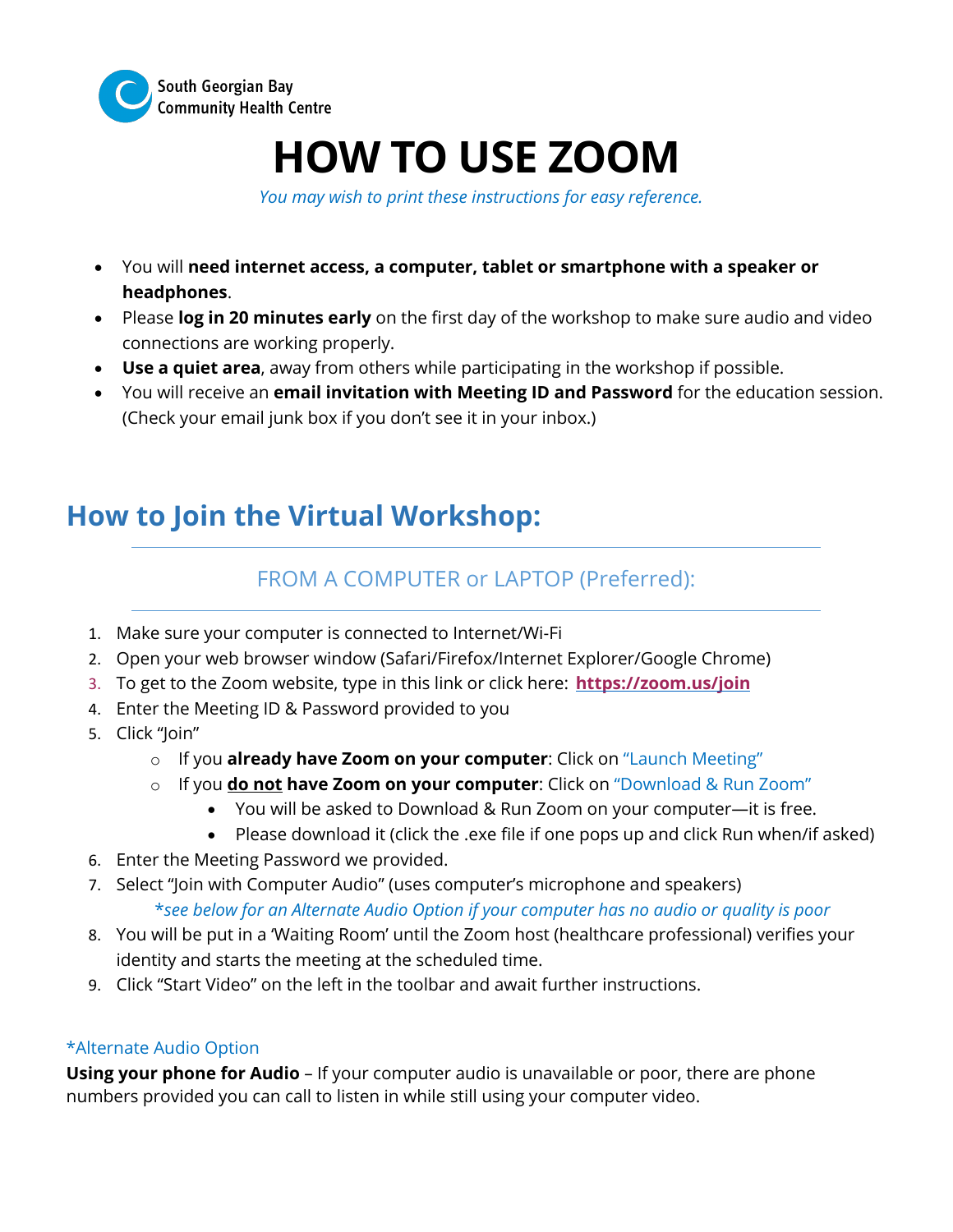### FROM A TABLET OR SMARTPHONE:

- 1. Through the Settings App on your tablet/phone make sure Wi-Fi is turned on
- 2. Open your App Store and search "Zoom Cloud Meetings"
- 3. Download the free App on your tablet/smartphone
- 4. Once downloaded, open the Zoom App and choose "Join a Meeting"
- 5. Enter the Meeting ID and password we provided
- 6. Click "Join"
- 7. Choose "Call using Internet Audio"
- 8. Select "Start Video" to turn on your camera
- 9. You will be put in a 'Waiting Room' until the Zoom host (healthcare professional) will start the meeting at the scheduled time.

### **How To Use the Zoom Toolbar During the Session:**



This Toolbar displays on the BOTTOM of your Zoom window

• If you don't see the toolbar at the bottom of the Zoom window, with your mouse, move your cursor anywhere over the Zoom window and it will appear at the bottom.

#### • **SPEAKER OR GALLERY VIEW:**

- o On the **TOP RIGHT CORNER OF THE BIG ZOOM WINDOW,** you can choose between 'Speaker' and 'Gallery' view.
- $\circ$  Speaker view shows only the active speaker and gallery view shows all participants. *\*Note: If using a smartphone, Speaker view is the only option.*
- **MUTING/UNMUTING:** 
	- o On the **LEFT SIDE OF THE TOOLBAR**, click on 'Mute/Umute' to mute/unmute your microphone—it is best to keep yourself on mute while the host is speaking to prevent distracting background noise and echoing.

#### • **STARTING/STOPPING VIDEO:**

- o On the **LEFT SIDE OF THE TOOLBAR**, click on 'Start/Stop Video' to turn your camera on or off
- **PARTICIPANTS & RAISING YOUR HAND:**
	- o In the **MIDDLE OF THE TOOLBAR**, click on 'Participants' to see a window listing all the names of people in the session.
	- $\circ$  This also opens a screen that includes a 'Raise Hand' icon if you want to ask a question. Click 'Raise Hand' icon to make it known to the Host that you would like to ask a question. If you wish to lower your hand, click the 'Lower hand' icon.
- **TYPING A MESSAGE OR QUESTION:** 
	- In the **MIDDLE-RIGHT OF THE TOOLBAR**, click on 'Chat' to send a typed message. Select 'Everyone' to send a message to all participants in the workshop or select the name of the person you wish to send a private message to.